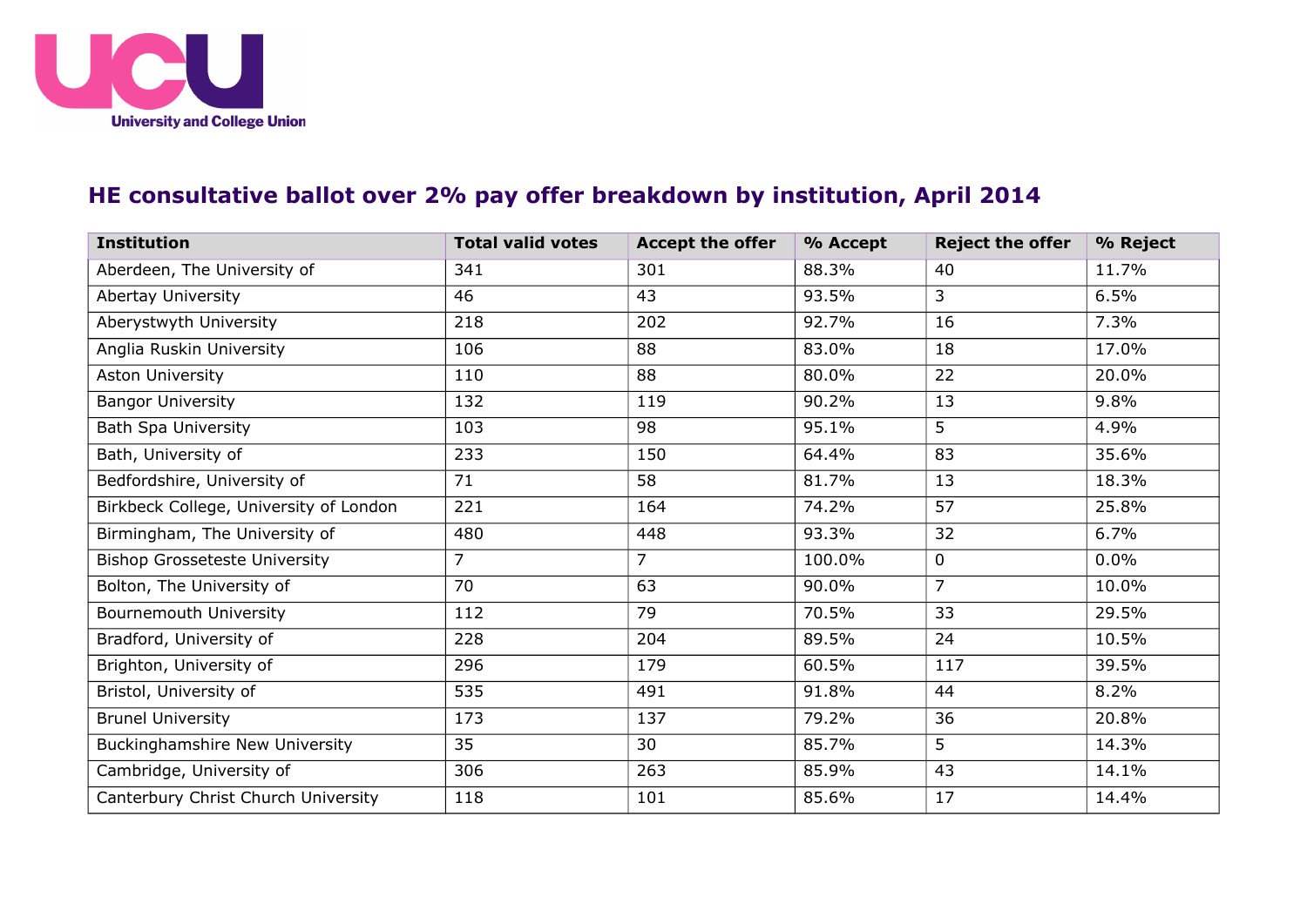| <b>Institution</b>                 | <b>Total valid votes</b> | <b>Accept the offer</b> | % Accept | <b>Reject the offer</b> | % Reject |
|------------------------------------|--------------------------|-------------------------|----------|-------------------------|----------|
| Cardiff Metropolitan University    | 94                       | 82                      | 87.2%    | 12                      | 12.8%    |
| <b>Cardiff University</b>          | 507                      | 437                     | 86.2%    | 70                      | 13.8%    |
| Central Lancashire, University of  | 302                      | 254                     | 84.1%    | 48                      | 15.9%    |
| Chester, University of             | 128                      | 109                     | 85.2%    | 19                      | 14.8%    |
| Chichester, University of          | 58                       | 47                      | 81.0%    | 11                      | 19.0%    |
| City University                    | 220                      | 177                     | 80.5%    | 43                      | 19.5%    |
| Courtauld Institute of Art         | 5                        | 4                       | 80.0%    | $\mathbf{1}$            | 20.0%    |
| <b>Coventry University</b>         | 98                       | 90                      | 91.8%    | 8                       | 8.2%     |
| Cumbria, University of             | 80                       | 71                      | 88.8%    | 9                       | 11.3%    |
| De Montfort University (DMU)       | 207                      | 181                     | 87.4%    | 26                      | 12.6%    |
| Derby, University of               | 102                      | 86                      | 84.3%    | 16                      | 15.7%    |
| Dundee, University of              | 203                      | 186                     | 91.6%    | 17                      | 8.4%     |
| Durham University                  | 406                      | 363                     | 89.4%    | 43                      | 10.6%    |
| East Anglia, University of         | 310                      | 281                     | 90.6%    | 29                      | 9.4%     |
| East London, University of         | 147                      | 129                     | 87.8%    | 18                      | 12.2%    |
| <b>Edge Hill University</b>        | 135                      | 118                     | 87.4%    | 17                      | 12.6%    |
| <b>Edinburgh Napier University</b> | $\overline{7}$           | $\overline{7}$          | 100.0%   | $\overline{0}$          | 0.0%     |
| Edinburgh, University of           | 719                      | 597                     | 83.0%    | 122                     | 17.0%    |
| Essex, University of               | 239                      | 211                     | 88.3%    | 28                      | 11.7%    |
| Exeter, University of              | 346                      | 318                     | 91.9%    | 28                      | 8.1%     |
| Falmouth University                | 72                       | 62                      | 86.1%    | 10                      | 13.9%    |
| Glasgow Caledonian University      | 151                      | 120                     | 79.5%    | 31                      | 20.5%    |
| Glasgow School of Art              | 50                       | 45                      | 90.0%    | 5                       | 10.0%    |
| Glasgow, University of             | 665                      | 589                     | 88.6%    | 76                      | 11.4%    |
| Gloucestershire, University of     | 82                       | 80                      | 97.6%    | $\overline{2}$          | 2.4%     |
| <b>Glyndwr University</b>          | 58                       | 54                      | 93.1%    | 4                       | 6.9%     |
| Goldsmiths, University of London   | 248                      | 142                     | 57.3%    | 106                     | 42.7%    |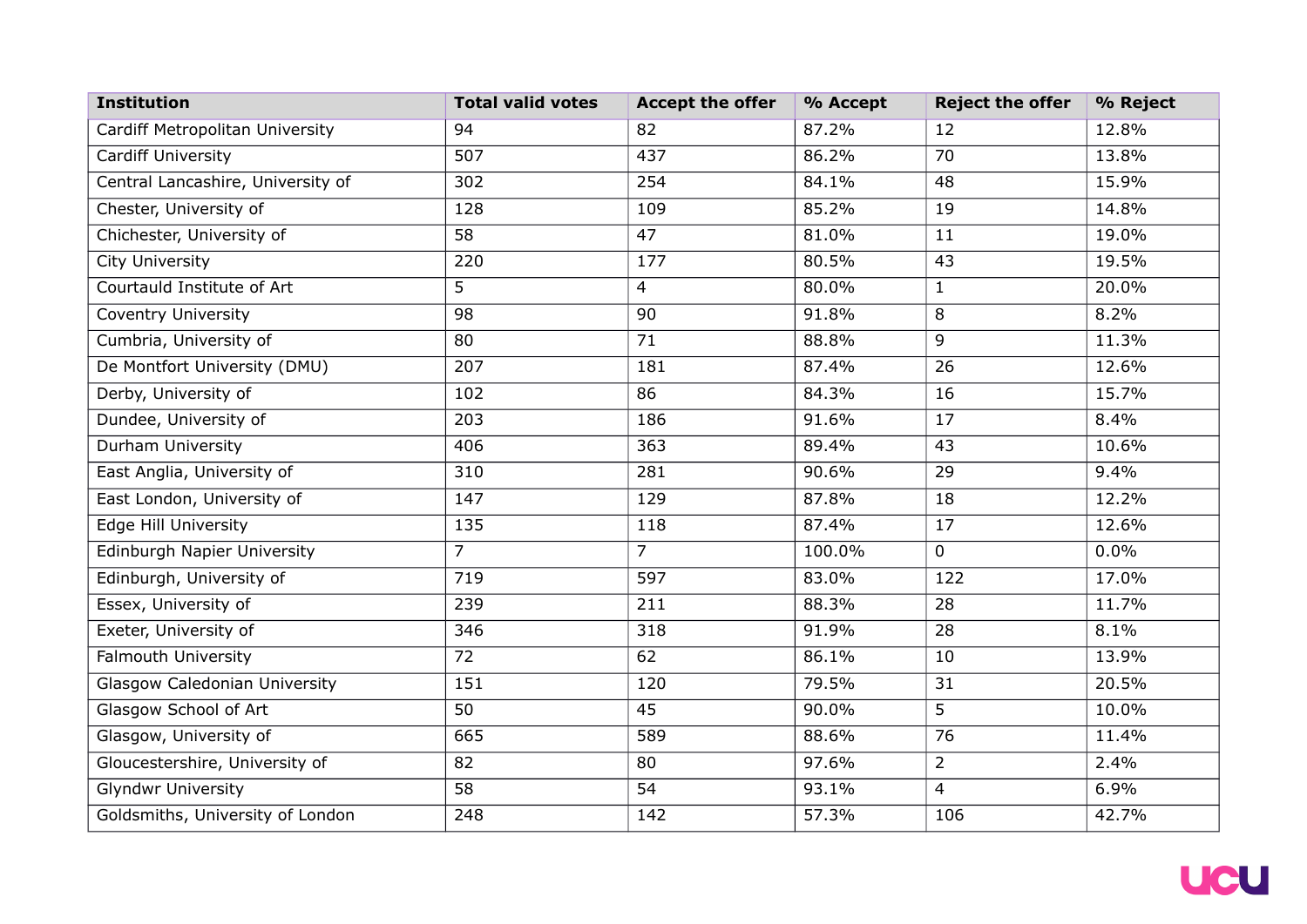| <b>Institution</b>                           | <b>Total valid votes</b> | <b>Accept the offer</b> | % Accept | <b>Reject the offer</b> | % Reject |
|----------------------------------------------|--------------------------|-------------------------|----------|-------------------------|----------|
| Greenwich, University of                     | 156                      | 129                     | 82.7%    | 27                      | 17.3%    |
| <b>Harper Adams University</b>               | 32                       | 23                      | 71.9%    | 9                       | 28.1%    |
| Heriot-Watt University                       | 172                      | 151                     | 87.8%    | 21                      | 12.2%    |
| Hertfordshire, University of                 | 222                      | 188                     | 84.7%    | 34                      | 15.3%    |
| <b>Heythrop College</b>                      | 11                       | 11                      | 100.0%   | $\mathbf 0$             | 0.0%     |
| Huddersfield, University of                  | 144                      | 117                     | 81.3%    | 27                      | 18.8%    |
| Hull, University of                          | 266                      | 233                     | 87.6%    | 33                      | 12.4%    |
| Institute of Education, University of London | 144                      | 100                     | 69.4%    | 44                      | 30.6%    |
| Keele University                             | 221                      | 194                     | 87.8%    | 27                      | 12.2%    |
| Kent, University of                          | 290                      | 197                     | 67.9%    | 93                      | 32.1%    |
| King's College London                        | 354                      | 284                     | 80.2%    | 70                      | 19.8%    |
| Kingston University                          | 196                      | 175                     | 89.3%    | 21                      | 10.7%    |
| Lancaster, University of                     | 396                      | 347                     | 87.6%    | 49                      | 12.4%    |
| Leeds College of Art                         | 18                       | 13                      | 72.2%    | 5                       | 27.8%    |
| Leeds Metropolitan University                | 271                      | 170                     | 62.7%    | 101                     | 37.3%    |
| <b>Leeds Trinity University</b>              | 28                       | 26                      | 92.9%    | $\overline{2}$          | 7.1%     |
| Leeds, University of                         | 855                      | 638                     | 74.6%    | 217                     | 25.4%    |
| Leicester, University of                     | 375                      | 334                     | 89.1%    | 41                      | 10.9%    |
| Lincoln, University of                       | 154                      | 139                     | 90.3%    | 15                      | 9.7%     |
| Liverpool Hope University                    | 67                       | 56                      | 83.6%    | 11                      | 16.4%    |
| Liverpool Institute of Performing Arts       | 11                       | 10                      | 90.9%    | $\mathbf{1}$            | 9.1%     |
| Liverpool John Moores University             | 277                      | 228                     | 82.3%    | 49                      | 17.7%    |
| Liverpool, University of                     | 562                      | 427                     | 76.0%    | 135                     | 24.0%    |
| London Metropolitan University               | 105                      | 90                      | 85.7%    | 15                      | 14.3%    |
| London School of Economics                   | 225                      | 143                     | 63.6%    | 82                      | 36.4%    |
| London School of Hygiene and Tropical        | 139                      | 131                     | 94.2%    | 8                       | 5.8%     |
| London South Bank University                 | 106                      | 68                      | 64.2%    | 38                      | 35.8%    |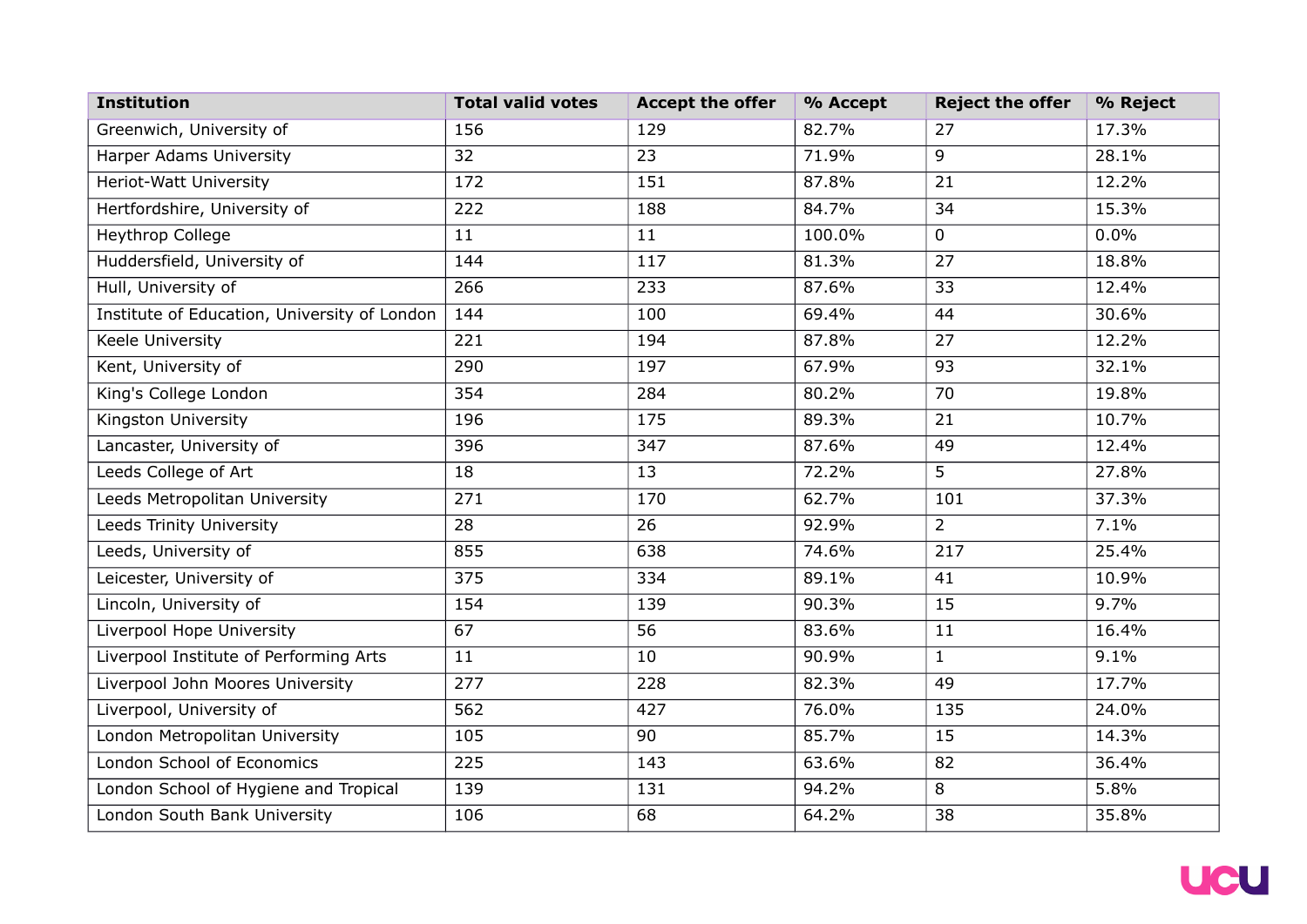| <b>Institution</b>                       | <b>Total valid votes</b> | <b>Accept the offer</b> | % Accept | <b>Reject the offer</b> | % Reject |
|------------------------------------------|--------------------------|-------------------------|----------|-------------------------|----------|
| Loughborough University                  | 305                      | 263                     | 86.2%    | 42                      | 13.8%    |
| Manchester Metropolitan University       | 353                      | 307                     | 87.0%    | 46                      | 13.0%    |
| Manchester, The University of            | 994                      | 795                     | 80.0%    | 199                     | 20.0%    |
| Middlesex University                     | 164                      | 126                     | 76.8%    | 38                      | 23.2%    |
| <b>Newcastle University</b>              | 505                      | 411                     | 81.4%    | 94                      | 18.6%    |
| Newman University College                | 63                       | 62                      | 98.4%    | $\mathbf{1}$            | 1.6%     |
| Northampton, The University of           | 95                       | 76                      | 80.0%    | 19                      | 20.0%    |
| Northumbria University                   | 402                      | 350                     | 87.1%    | 52                      | 12.9%    |
| Norwich University of the Arts           | 7                        | 6                       | 85.7%    | $\mathbf{1}$            | 14.3%    |
| Nottingham Trent University              | 328                      | 298                     | 90.9%    | 30                      | 9.1%     |
| Nottingham, The University of            | 573                      | 512                     | 89.4%    | 61                      | 10.6%    |
| Open University                          | 866                      | 729                     | 84.2%    | 137                     | 15.8%    |
| <b>Oxford Brookes University</b>         | 178                      | 171                     | 96.1%    | $\overline{7}$          | 3.9%     |
| Oxford, University of                    | 380                      | 341                     | 89.7%    | 39                      | 10.3%    |
| Plymouth, University of                  | 183                      | 168                     | 91.8%    | 15                      | 8.2%     |
| Portsmouth, University of                | 156                      | 139                     | 89.1%    | 17                      | 10.9%    |
| Queen Margaret University                | 40                       | 30                      | 75.0%    | 10                      | 25.0%    |
| Queen Mary, University of London         | 360                      | 289                     | 80.3%    | 71                      | 19.7%    |
| Queen's University of Belfast            | 436                      | 391                     | 89.7%    | 45                      | 10.3%    |
| Reading, University of                   | 238                      | 207                     | 87.0%    | 31                      | 13.0%    |
| Robert Gordon University                 | 22                       | 21                      | 95.5%    | $\mathbf{1}$            | 4.5%     |
| Roehampton University                    | 134                      | 110                     | 82.1%    | 24                      | 17.9%    |
| Rose Bruford College                     | 21                       | 20                      | 95.2%    | $\mathbf{1}$            | 4.8%     |
| Royal Academy of Music                   | 4                        | 4                       | 100.0%   | 0                       | 0.0%     |
| Royal Agricultural University            | 5                        | 5                       | 100.0%   | $\mathbf 0$             | 0.0%     |
| Royal Central School of Speech and Drama | 29                       | 22                      | 75.9%    | $\overline{7}$          | 24.1%    |
| Royal College of Art                     | 18                       | 14                      | 77.8%    | 4                       | 22.2%    |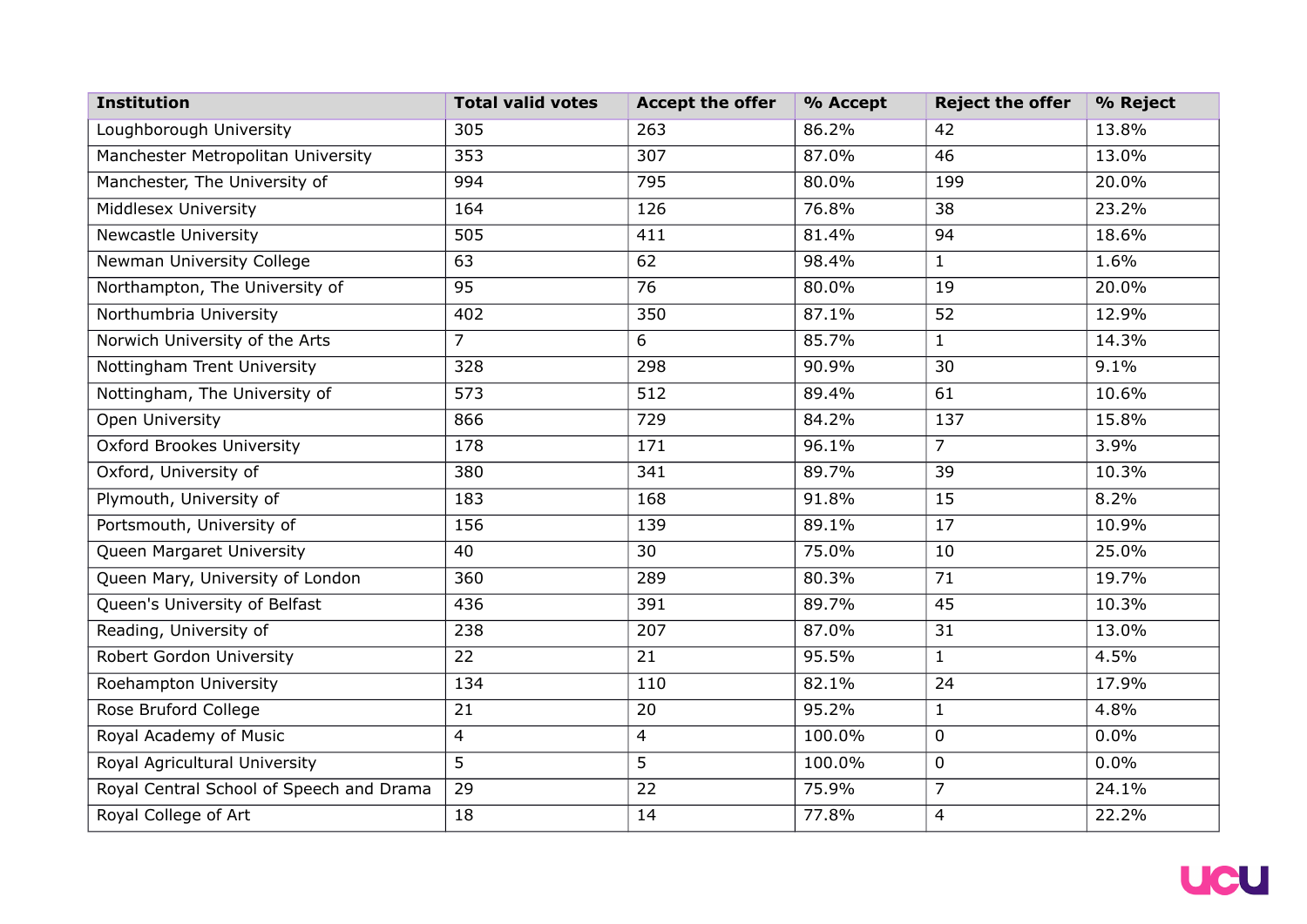| <b>Institution</b>                      | <b>Total valid votes</b> | <b>Accept the offer</b> | % Accept | <b>Reject the offer</b> | % Reject |
|-----------------------------------------|--------------------------|-------------------------|----------|-------------------------|----------|
| Royal College of Music                  | 2                        | $\overline{2}$          | 100.0%   | 0                       | 0.0%     |
| Royal Holloway, University of London    | 193                      | 170                     | 88.1%    | 23                      | 11.9%    |
| Royal Northern College of Music         | 5                        | 5                       | 100.0%   | $\mathbf 0$             | 0.0%     |
| Royal Veterinary College, University of | 14                       | 14                      | 100.0%   | $\overline{0}$          | 0.0%     |
| Salford, University of                  | 248                      | 203                     | 81.9%    | 45                      | 18.1%    |
| Senate House, University of London      | 60                       | 53                      | 85.0%    | $\overline{7}$          | 15.0%    |
| Sheffield Hallam University             | 447                      | 363                     | 81.2%    | 84                      | 18.8%    |
| Sheffield, The University of            | 671                      | 538                     | 80.2%    | 133                     | 19.8%    |
| SOAS, University of London              | 199                      | 108                     | 54.3%    | 91                      | 45.7%    |
| South Wales, University of              | 211                      | 185                     | 87.7%    | 26                      | 12.3%    |
| Southampton Solent University           | 94                       | 79                      | 84.0%    | 15                      | 16.0%    |
| Southampton, University of              | 489                      | 445                     | 91.0%    | 44                      | 9.0%     |
| St Andrews, University of               | 216                      | 172                     | 79.6%    | 44                      | 20.4%    |
| St George's, University of London       | 24                       | 22                      | 91.7%    | $\overline{2}$          | 8.3%     |
| St Mark & St John, University of        | 42                       | 39                      | 92.9%    | $\overline{3}$          | 7.1%     |
| St Mary's University College            | 54                       | 47                      | 87.0%    | $\overline{7}$          | 13.0%    |
| St Mary's University College Belfast    | 25                       | 24                      | 96.0%    | $\mathbf{1}$            | 4.0%     |
| <b>Staffordshire University</b>         | 137                      | 129                     | 94.2%    | 8                       | 5.8%     |
| Stirling, The University of             | 204                      | 187                     | 91.7%    | 17                      | 8.3%     |
| <b>Stranmillis University College</b>   | 10                       | 10                      | 100.0%   | $\overline{0}$          | 0.0%     |
| Strathclyde, University of              | 291                      | 244                     | 83.8%    | 47                      | 16.2%    |
| Sunderland, University of               | 118                      | 101                     | 85.6%    | 17                      | 14.4%    |
| Surrey, University of                   | 147                      | 134                     | 91.2%    | 13                      | 8.8%     |
| Sussex, University of                   | 336                      | 236                     | 70.2%    | 100                     | 29.8%    |
| Swansea University                      | 276                      | 240                     | 87.0%    | 36                      | 13.0%    |
| Teesside, University of                 | 232                      | 205                     | 88.4%    | 27                      | 11.6%    |
| Trinity Laban                           | 26                       | 22                      | 84.6%    | $\overline{4}$          | 15.4%    |